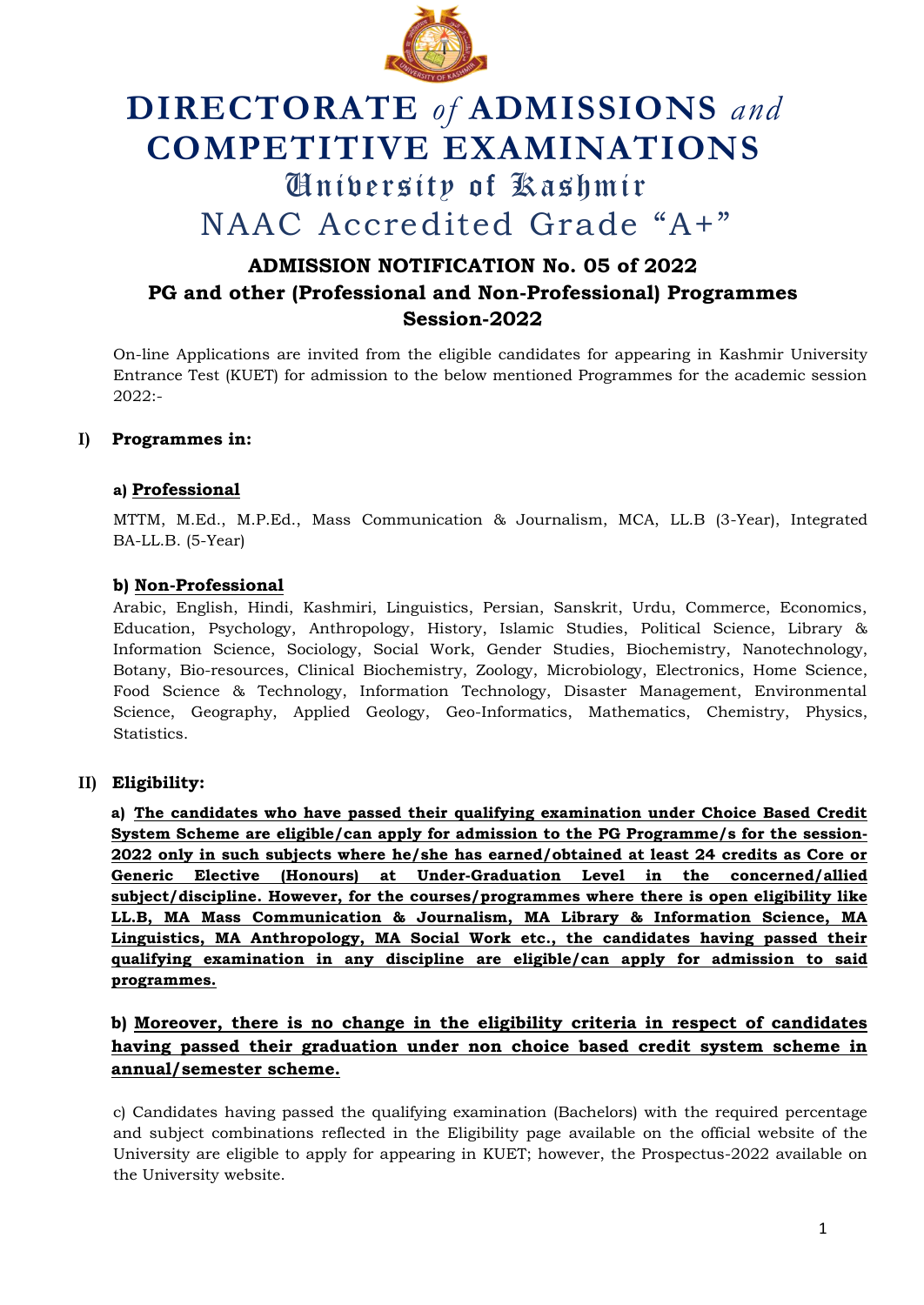| Programme                   | <b>Minimum required Percentage</b> |
|-----------------------------|------------------------------------|
| MSW, M.Sc. IT, MCA, MTTM    |                                    |
| Open Merit                  | 50%                                |
| <b>Reserved Categories</b>  | 45%                                |
| <b>All Other programmes</b> |                                    |
| Open Merit                  | 45%                                |
| <b>Reserved Categories</b>  | 40%                                |

Detailed eligibility criteria for various Programmes offered by the University are mentioned in the Prospectus-2022 available on the University Website [www.kashmiruniversity.net](http://www.kashmiruniversity.net/) under the link **Admissions.** The syllabi prescribed for Entrance Test and previous Entrance papers are also available on the same link i.e. Admissions.

#### **III) Important dates**

| Submission of On-line Application Forms                                                                        | 23-05-2022 |
|----------------------------------------------------------------------------------------------------------------|------------|
| Last date of submission of On-line Application Forms and<br>deposition of online Application/Entrance Test fee | 01-06-2022 |

#### **IV) Submission of On-Line Application Forms:**

The candidates are advised to follow the below steps for filling their On-Line Application Forms.

\_\_\_\_\_\_\_\_\_\_\_\_\_\_\_\_\_\_\_\_\_ **Step-1:** Visit **[http://www.kashmiruniversity.net](http://www.kashmiruniversity.net/) or [www.kashmiruniversity.ac.in](http://www.kashmiruniversity.ac.in/)** and click on Link **Admissions.** Read Important Instructions for Registration and Submission of Form carefully before proceeding further. **Step-2:** Candidate needs to register himself/herself before submitting the Online Application Form. For Registration with the System Click on the **"Register as Student"**. Remember, the Username and Password for future reference. **Step-3: A**fter successful Registration, login into the system for submitting On-line Application Form. Enter your "**Registration No."** and Click "**Next**". **Step-4:** Enter the required details and Upload your latest passport size Photograph and click "**Next". Step-5:** Select the desired Preferences (After last date the Preference of Campus/College selected will not be updated/changed). Click "**Next". Step-6:** If there is any variation click on **"Previous"** button, make necessary corrections and then Click **"Submit"**. Get a printout of the Form and note the Form No. for future reference. **Step-7: Deposit** the non-refundable **"Application Fee of Rs. 250/- (including Rs. 150/- as IT Fee) and Entrance Test fee of Rs. 500/-"** i.e **Rs. 750/-** for one Programme and **Rs. 250/-** for each subsequent Programmes, through Online mode only. **Step-8:** Applicant can view the Application details by providing username and password. Applicant is required to make sure that **"Application Status"** on application form is **"Fee Received"** after 3 days otherwise application will be treated as incomplete and summarily rejected. **Step-9:** Candidates in their own interest are advised to apply & submit application promptly and not to wait till the last date/time for applying online. Directorate shall not be responsible if candidates are not able to submit their applications on account of the last minute rush. Please retain print-out of application form for future references.